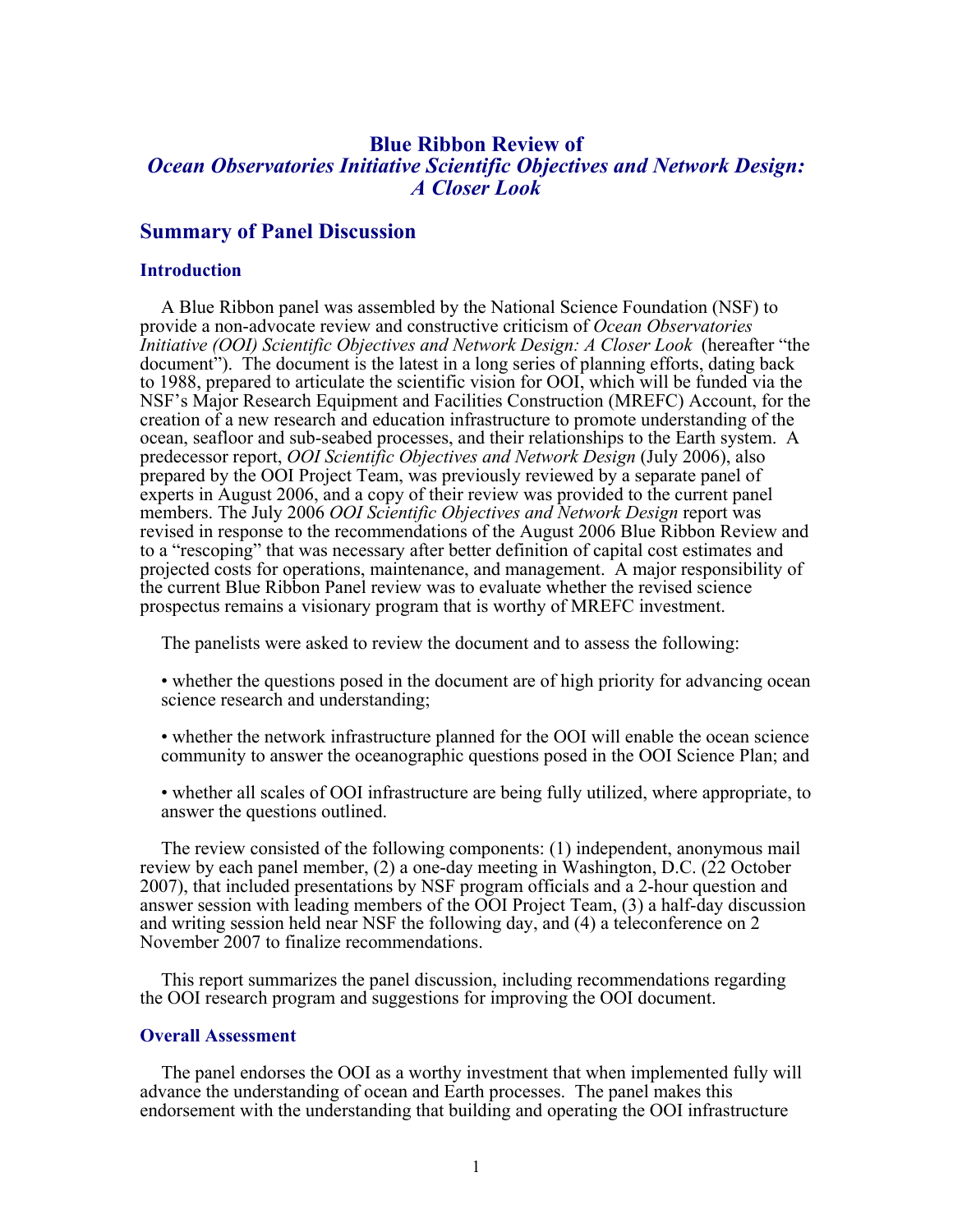will likely impact the level of funding available from NSF for Principal Investigator-led science projects in the core research programs. It is therefore critical that the ocean science community and NSF remain convinced that the OOI will be "transformational" in the scientific discoveries it will engender. We believe that the OOI will meet this expectation. Nearly two decades of community effort have created a remarkable opportunity that will allow us to address broad and compelling interdisciplinary scientific questions that cannot be adequately investigated with current methodologies. However, the capabilities in the present OOI design must be preserved in any future modifications to the project, and diligent and open management of the program must be sustained.

To ensure that the transformational aspects of the OOI are preserved, the panel recommends that NSF take the following steps:

- 1. Form an external OOI scientific oversight committee (OOI-SOC) to assess progress periodically, evaluate the impact of proposed changes in infrastructure on the achievement of program goals, and recommend changes in direction and reallocation of resources as appropriate. This committee should be composed of informed but non-conflicted members of the ocean science, engineering, and education communities. Representatives from other major ocean science planning activities might also be included.
- 2. Charge the OOI-SOC to establish the relative priority of the "key science questions" that have guided OOI development. This prioritization must be consistent with the community planning process that led to the OOI and with commitments to, and opportunities for collaboration with, other federal agencies and international partners. To assure continued support by the oceanographic community, this task must be conducted openly and the outcome thoroughly justified.
- 3. Charge the OOI-SOC to develop a "science performance floor" that each component of OOI must accomplish for the project to be viewed as a successful return on NSF investment. This performance floor should guide all future trades among capabilities, schedules, and costs.
- 4. Develop a risk-management strategy, with a commitment of OOI funds, to deal with sensor availability and performance. Such sensor-related issues as the development of new sensors meeting long-term stability and performance characteristics requirements and the mitigation of sensor biofouling during deployments should receive enhanced attention.
- 5. Ensure prompt and open access to all data from the OOI infrastructure. Further, the OOI should implement an information technology development plan that screens prototypes through demonstrations and evaluation activities with end user groups to ensure that the project's cyberinfrastructure effectively serves the ocean science research and education communities and public awareness audiences.
- 6. Develop the education and public outreach components of the OOI through open competition.
- 7. Exercise careful program oversight and wise program management to allow for potential shifting of resources among implementing organizations as needs are identified through periodic external review of the OOI.

In the remainder of the report, these and other recommendations are highlighted in bold italics.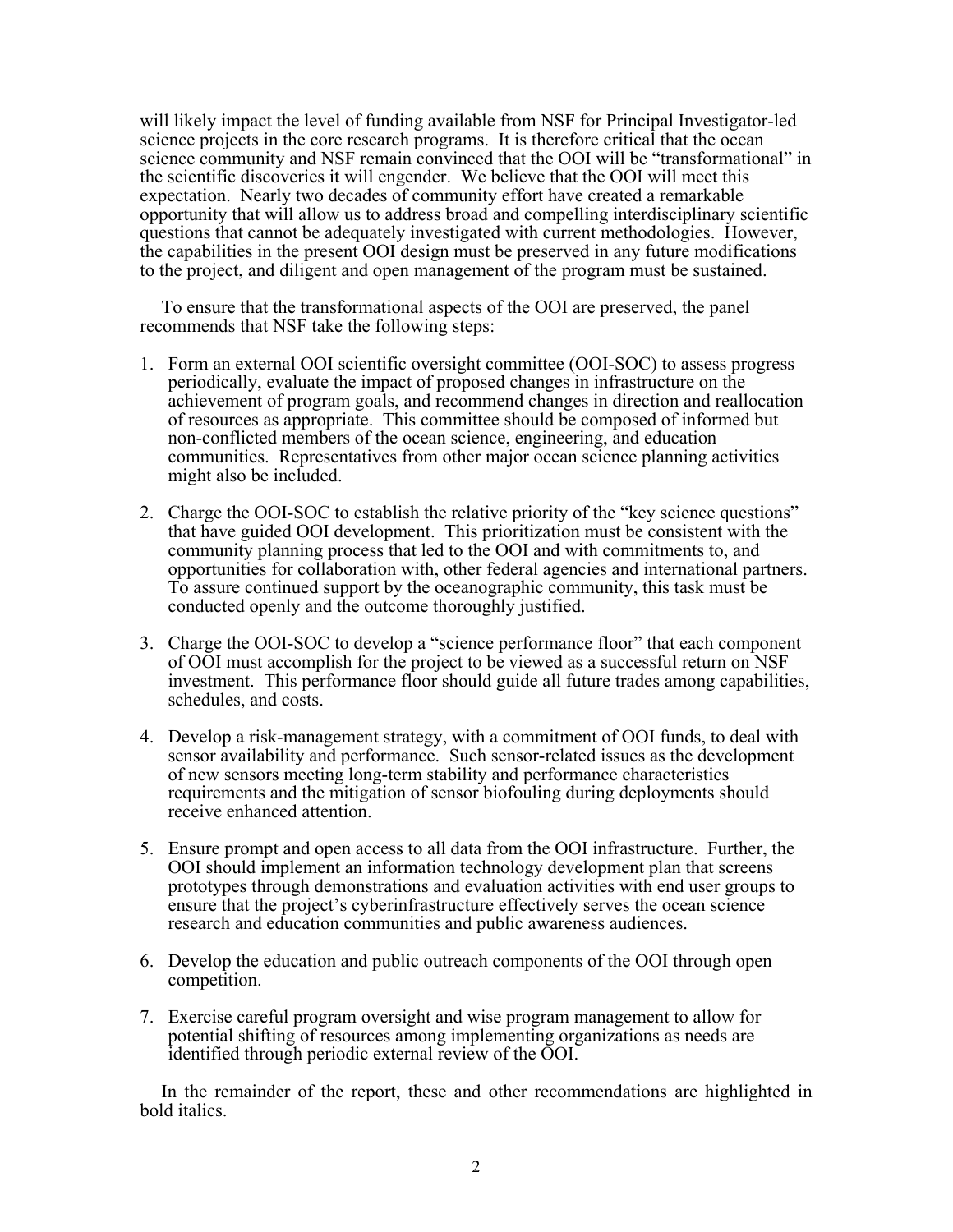# **Panel Recommendations**

We here expand on the above assessment and recommendations, and we summarize the panel's discussion of a number of specific scientific, technical, educational, and managerial aspects of the OOI.

In general, the authors of the 2007 version of *Ocean Observatories Initiative (OOI) Scientific Objectives and Network Design: A Closer Look* have been broadly responsive to the recommendations made by the Blue Ribbon Review Panel that reviewed an earlier version of this document in August 2006. In particular, the list of the science questions that motivate the OOI concept is better conceived, and considerable work has gone into the development of traceability matrices that delineate how those questions lead to infrastructure and measurement requirements. A timeline for the development, installation, and operation of the different OOI components now appears in the document, and the sense is clearly conveyed that the network will continue to evolve and improve after the installation period. As recommended in 2006, the OOI infrastructure now includes mobile assets such as gliders and autonomous underwater vehicles (AUVs) that will provide important information on scales of horizontal heterogeneity and their governing processes. There is a strong cyberinfrastructure component to OOI that was less clearly articulated in the earlier version of the document. Cost estimates are much better developed than one year earlier, and there is a healthy recognition of the need to identify a contingency for each budget line that varies as a fraction of the estimated cost in proportion to risk, as well as a  $3\%$  program reserve held by NSF.

# *Management and Oversight*

The panel was not persuaded that there is an effective management structure yet in place, not merely to manage the technical aspects of the challenges to infrastructure development and operation, but more importantly to ensure that the scientific return from that infrastructure is broadly maximized. That the project management is in a state of flux is hinted by the fact that the document includes no list of authors. During discussion with representatives of the OOI Project Team, it became clear that the document was prepared primarily by members of the JOI staff, who extracted material from a variety of sources. This approach contributed to the unevenness of the document.

The panel understands that management team capabilities will be assessed at the OOI Preliminary Design Review (PDR), to be held in December, but we take this opportunity to offer our comments and suggestions on management issues.

The planning committee process that JOI used to develop the Conceptual Design of the OOI was suspended in April 2007 to avoid conflicts of interest. JOI's competitive process then led to a significant percentage of the former advisory committee members now serving on the project team as subcontractors. Since there is considerable latitude for modification of the plans (e.g., selection of moorings or adoption of new sensors), and trade-offs will impact not only subcontractor budgets and technical interests but also the achievement of program science objectives, close supervision of the project should be provided to ensure transparency and to encourage continued support of the program by the oceanographic community. *The panel recommends that NSF form an OOI external scientific oversight committee (OOI-SOC) to assess progress periodically, evaluate the impact of proposed changes in infrastructure on the achievement of program goals, and recommend changes in direction and reallocation of resources as appropriate. This committee should be composed of informed but non-conflicted members of the*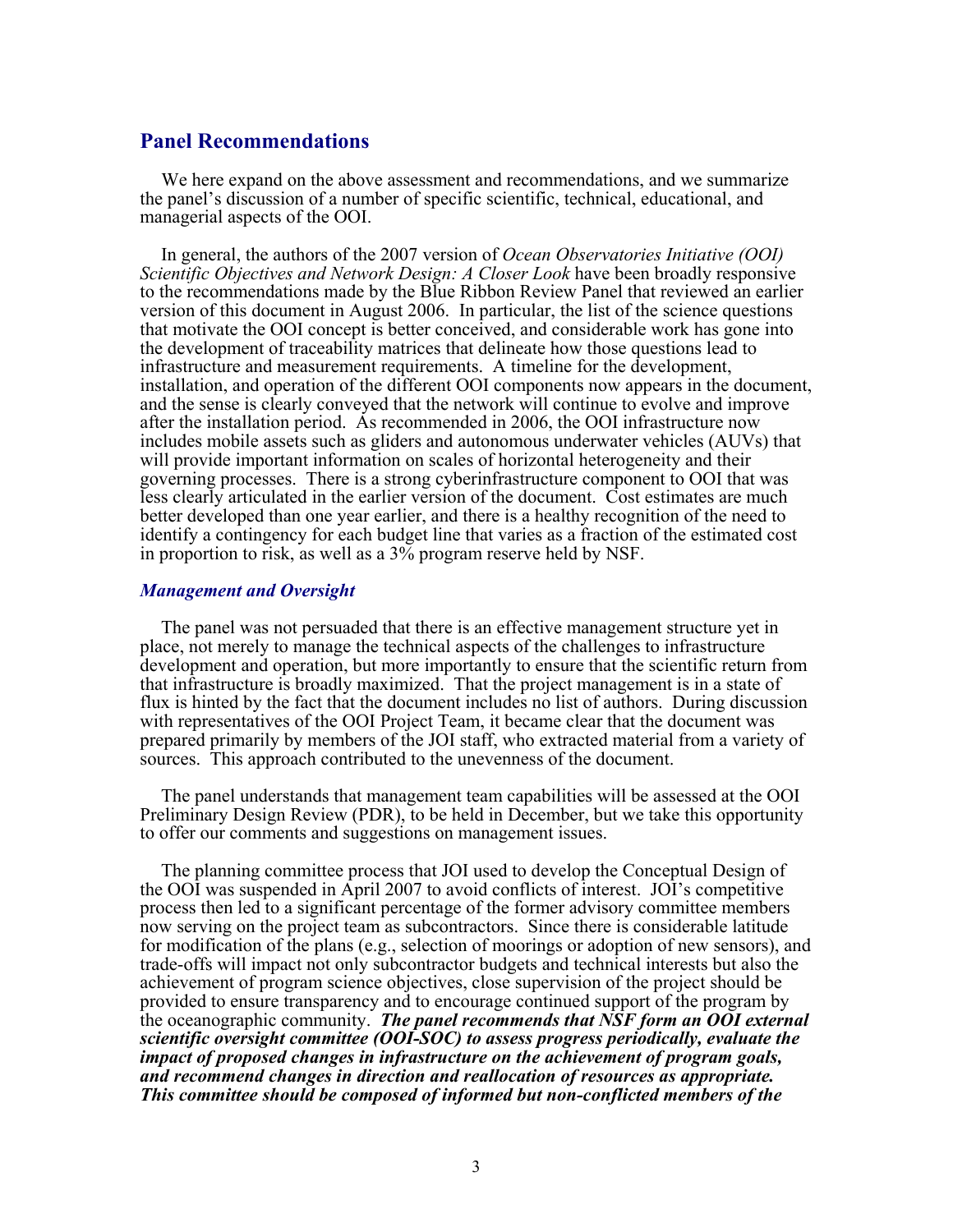*ocean science, engineering, and education communities. Representatives from other major ocean science planning activities might also be included.* The establishment and effective operation of this committee is vital to the success of the OOI, with respect both to the fulfillment of the project's scientific mission and to the building of community confidence in the open operation of the OOI program.

The document states that the new JOI Division of the Consortium for Ocean Leadership serves as the OOI Project Manager. Three subcontractors, termed Implementing Organizations (IOs), have been selected. A consortium led by the Woods Hole Oceanographic Institution (WHOI) will build the Global and Coastal Nodes, the University of Washington (UW) will build the Regional-Scale Nodes (RSN), and the University of California, San Diego (UCSD), will lead the development of the project's Cyberinfrastructure. According to the document, these institutions will form an "integrated project team to implement the facility on behalf of the community." More details, however, are warranted. It is conventional in projects of this scale, for instance, that contractors designate "key personnel" and summaries of their relevant experience to provide evidence that they are competent to deliver the services they propose. This document should specify the experience levels of the key contractor personnel to provide assurance to the community that the work will be completed on schedule and within budget. Moreover, technical and scientific synergies, and any cost savings, that result from managing all of the observatory networks under a single program should be described. Opportunities for moving funds among network development projects if technical challenges or cost growths differ should also be described. *The panel recommends that NSF exercise careful program oversight and wise program management to allow for potential shifting of resources among implementing organizations as needs are identified through periodic external review of the OOI.*

# **Priority of Science Questions Addressed by OOI**

The panel is of the view that the 10 key science questions that have guided the design of the OOI are fundamental, broad, and amenable to progress toward answers with new measurement programs.

That said, it is also clear to the panel that the key science questions vary in their breadth and reach. There is no sense from the document, or from the question and answer period that the panel held with representatives of the OOI Project Team, that any of the 10 are viewed by the project as of greater primacy than any of the others, that any are better addressed by an OOI approach, or that any are more likely to be answered in the near-term (next 5-10 years) than over a longer time frame (decades or longer). Some discussion in the document of the questions among the ten that anchor the OOI most firmly would be helpful. The panel of course recognizes that scientific progress cannot be predicted over timescales as long as the anticipated lifetime of the OOI, but we were disappointed that the document in its present form offers no scientific, logistical, or managerial priorities to the programmatic goals. Such priorities are essential when any rescoping or realignment of resources is required.

Therefore, *the panel recommends that NSF charge the OOI-SOC to establish the relative priority of the "key science questions" that have guided OOI development. This prioritization must be consistent with the community planning process that led to the OOI and with commitments to, and opportunities for collaboration with, other federal agencies and international partners. To assure continued support by the oceanographic community, this task must be conducted openly and the outcome thoroughly justified.*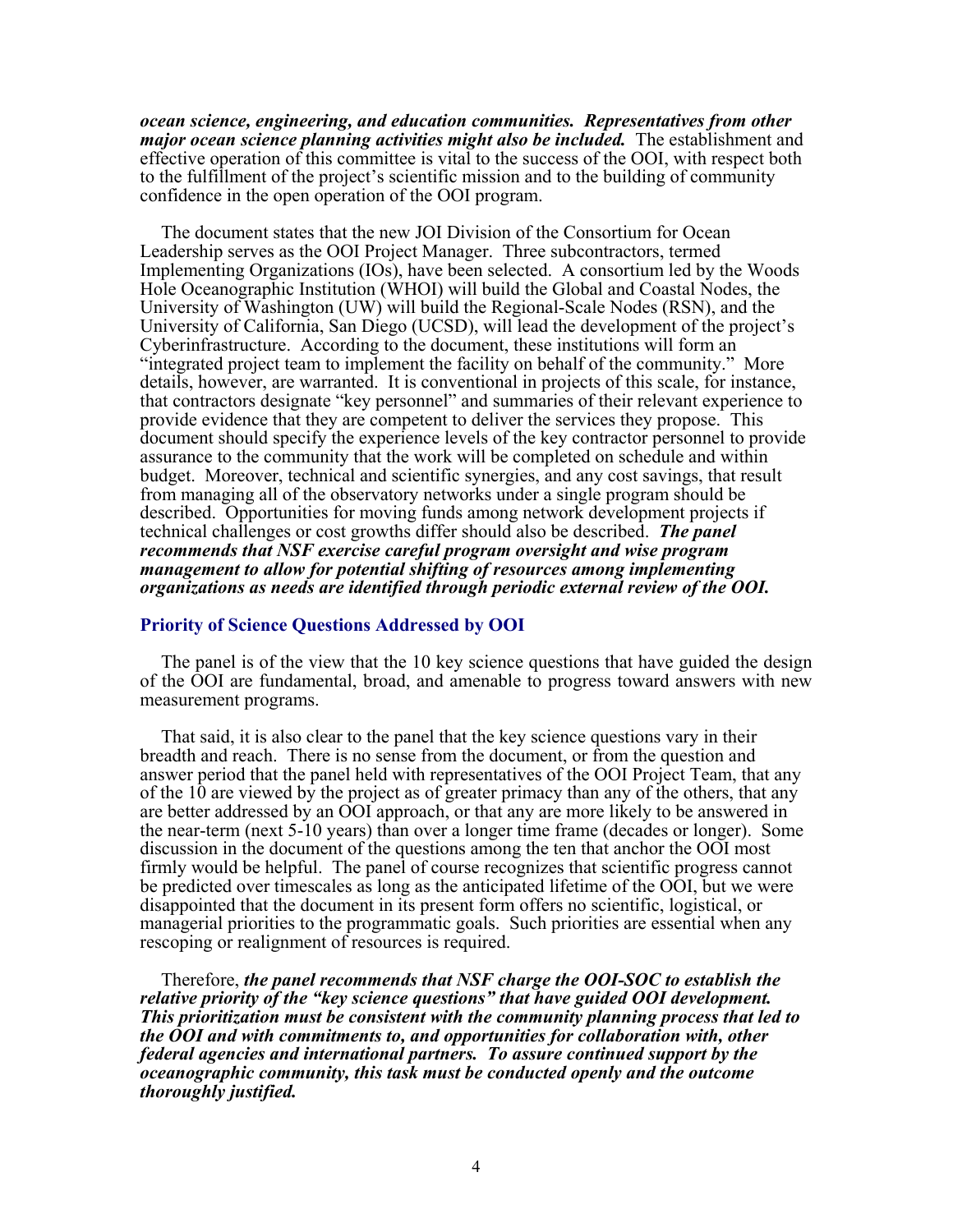# **Ability of OOI to Answer Questions Posed**

The rescoping of OOI that has been carried out in response to growth in capital costs and operations and management  $(O\&M)$  costs has had a large impact on the ambitions of the initiative across the different scales of networks. The reduction in numbers of sites occupied and in the diversity and areal coverage of instruments that can be operated at each site, compared with descriptions of the OOI program even one year ago, is substantial. What is not clear from the document, however, is how the reduced capabilities have affected the ability to address the scientific questions that motivate the initiative. If there is a "science performance floor" to OOI, it is not described in the document. Nor is it apparent if and how such a floor guided the many scientific and technical trades that were explored as the various networks were rescoped. Therefore, *the panel recommends that NSF charge the OOI-SOC to develop a "science performance floor" that each component of OOI must accomplish for the project to be viewed as a successful return on NSF investment. This performance floor should guide all future trades among capabilities, schedules, and costs***.**

The panel wishes to highlight a number of specific areas for which we are concerned that OOI could achieve less than optimum scientific return, within the constraints of capital and recurring costs, without additional attention.

# *Global-Scale Nodes and Platforms*

As described in the document, Global-Scale Nodes (GSN) occupy four sites. Two sites are at high latitudes in the Pacific: at Ocean Station Papa  $(50^{\circ}$ N) in the Gulf of Alaska and in the Southern Ocean to the west of Chile (55°S). A third node is located in the north Atlantic to the east of Greenland in the Irminger Sea (60°N). The mid-Atlantic node is located on the Mid-Atlantic Ridge at 23°N. Each node is envisioned as a cluster of moorings that provide unparalleled vertical resolution of the surface and bottom boundary layers as well as the water column. Flanking moorings and gliders will provide some observations of horizontal gradients, although the plan is vague about the details of this design. The mid-Atlantic node will feature a novel buoy design, the Extended Draft Platform (EDP), designed to allow a 100-fold increase in power and data rates to the bottom of the ocean.

The panel finds the plan deficient, however, in two important ways. First, it is unclear what science questions are supported by the EDP. The design and development of this mooring will be costly, and there is little justification given in the document for why it is necessary, or why it is superior to an event-driven sampling strategy. Moreover, the investment in the design of this platform clashes with the lack of support for instrument technology development, arguably a more significant limitation to the achievement of OOI goals. There appears to be uncertainty as to whether the EDP mooring will be used at other sites as well. There is a consequent uncertainty in the program budget, yet a trade-off between the number of nodes and the cost and capability of each seems to have been made. If there are funds available for more EDPs, then the option of expanding the number of nodes to extend strategic coverage, or of enhancements to instrumentation at the given nodes, should also be considered.

 More significantly, there is no justification given in the document for the specific choice of sites beyond a general interest in air-sea  $CO<sub>2</sub>$  exchange at high latitudes. There are some obvious arguments for station Papa, and the mid-Atlantic node is likely linked to other global geophysical monitoring programs, although such links are not made in the document. There are now reasonably capable biogeochemical moorings in place at station Papa and in the Irminger Sea, supported by a Canadian and NOAA consortium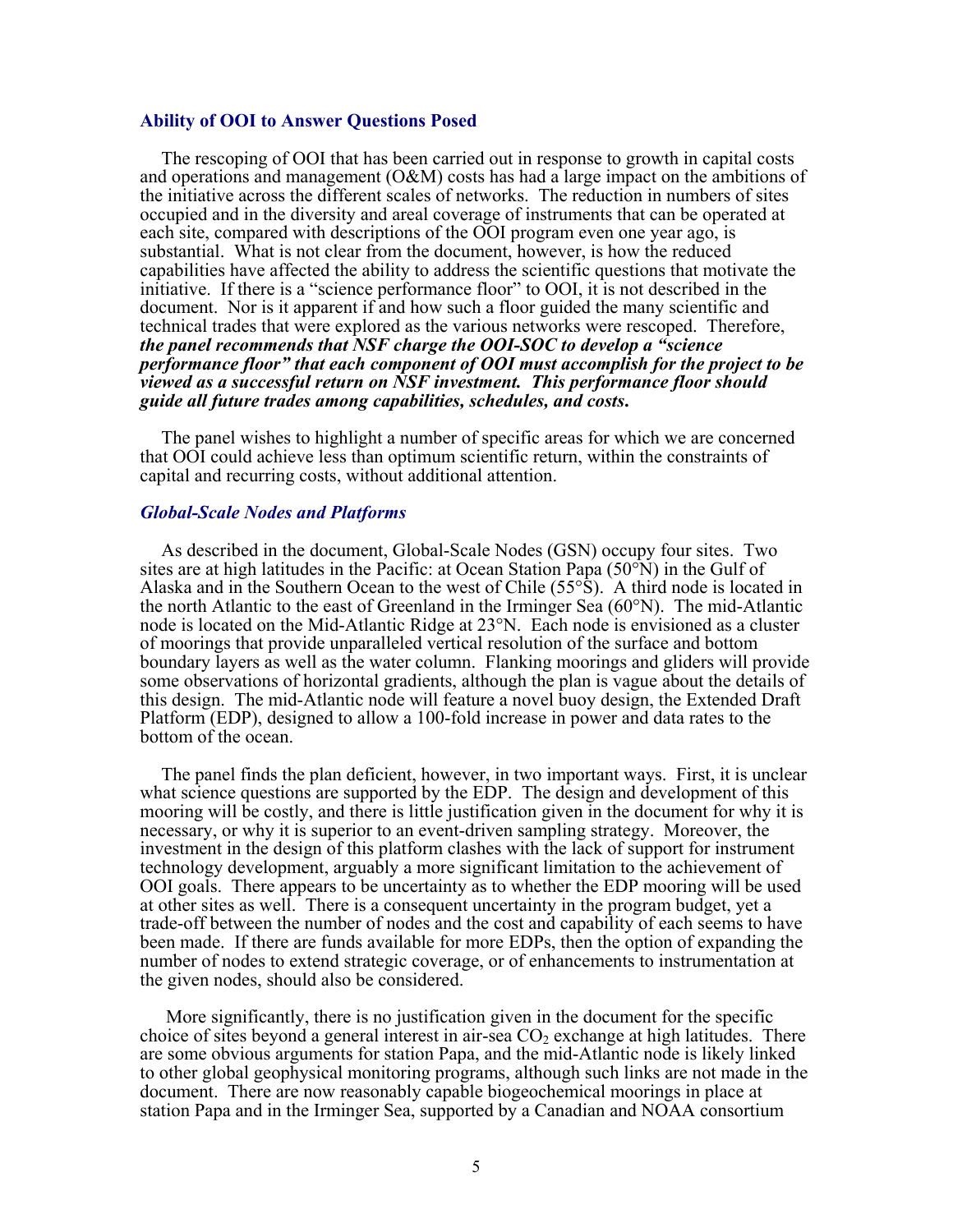and by the European carbon cycle programs, respectively. The panel expects that considerable thought has gone into the final choice of the four nodes, including the availability of platforms operated by federal and international partners, and we recommend that greater evidence of that thought be provided in the document.

The need for an Extended Draft Platform at the mid-Atlantic site is not well-articulated or justified on scientific grounds. In three high-latitude sites, a discus buoy design is proposed, with power generating capability and reasonably high bandwidth for data communications. In the fourth site (mid-Atlantic) an EDP is proposed that would clearly generate more power and bandwidth, although as noted above a compelling science driver for this increased capacity is not made in the document. A few potential measurements have been offered (continuous transmission of underwater video, LIDAR for lower atmosphere winds), but the close integration of these measurements with the motivating science drivers is not clear to the panel. If underwater video is required, for example, cannot duty cycles be selected that activate sensors only when needed, perhaps triggered by events? Cannot data transmission be compressed, or other "smart" deployment methods used that do not require continuous full power or bandwidth?

Nor is it clear what trade-offs would accompany investment in one very large such platform versus more discus buoys that also generate their own power, but less of it. Our understanding is that approximately \$3.5-4.5M in NSF money would be required to match the \$8M equivalent equipment donation from industry for an EDP. Apparently the cost of a discus buoy is  $\sim$  \$2M. Hence, comparing initial platform costs, approximately double the number of sites could perhaps be occupied with a discus buoy design rather than an EDP design. Selection of the EDP platform may thus offer additional power capability, but at the same time it limits the spatial extent of the open-ocean element of OOI. As many issues in water column oceanography would benefit from occupation of more sites, this trade-off is of some consequence. Whatever discussions of this trade-off were held among OOI planners, particularly during project rescoping, the comparative advantages of fewer nodes with an EDP platform versus more nodes with less capable platforms is not articulated in the document.

An additional issue raised with respect to very large moored devices is the observer effect associated with their presence in the ocean. The device itself may modify the local winds and fluid flow. Mobile marine organisms are likely to be attracted to the structure in the open ocean. To some extent such issues arise with any moored device, but the subject is compounded with a structure that would emerge more than 10 m above the sea surface with a relatively large surface and deep subsurface penetration. It may be possible to compensate for some of these problems, but they require objective evaluation.

At this juncture, we do not yet see truly compelling science drivers for EDP capacity, and we see distinct advantages to increasing the spatial coverage of key areas of the open ocean with deployment of more discus buoys.

# *Gliders and AUVs*

Water column scientists, in particular, require spatial context. It is vitally important that the three-dimensional fields around point-source moorings be resolved. We are very pleased to see that mobile assets such as gliders and autonomous underwater vehicles are called for repeatedly throughout this document and are mentioned explicitly in 9 out of 10 of the key science questions. We note, however, that it is not clear the extent to which resources are being made available to support the glider and AUV developments and enhancements that will be required to support them fully. Gliders and AUVs have already proven themselves as excellent tools for ocean science research, but the very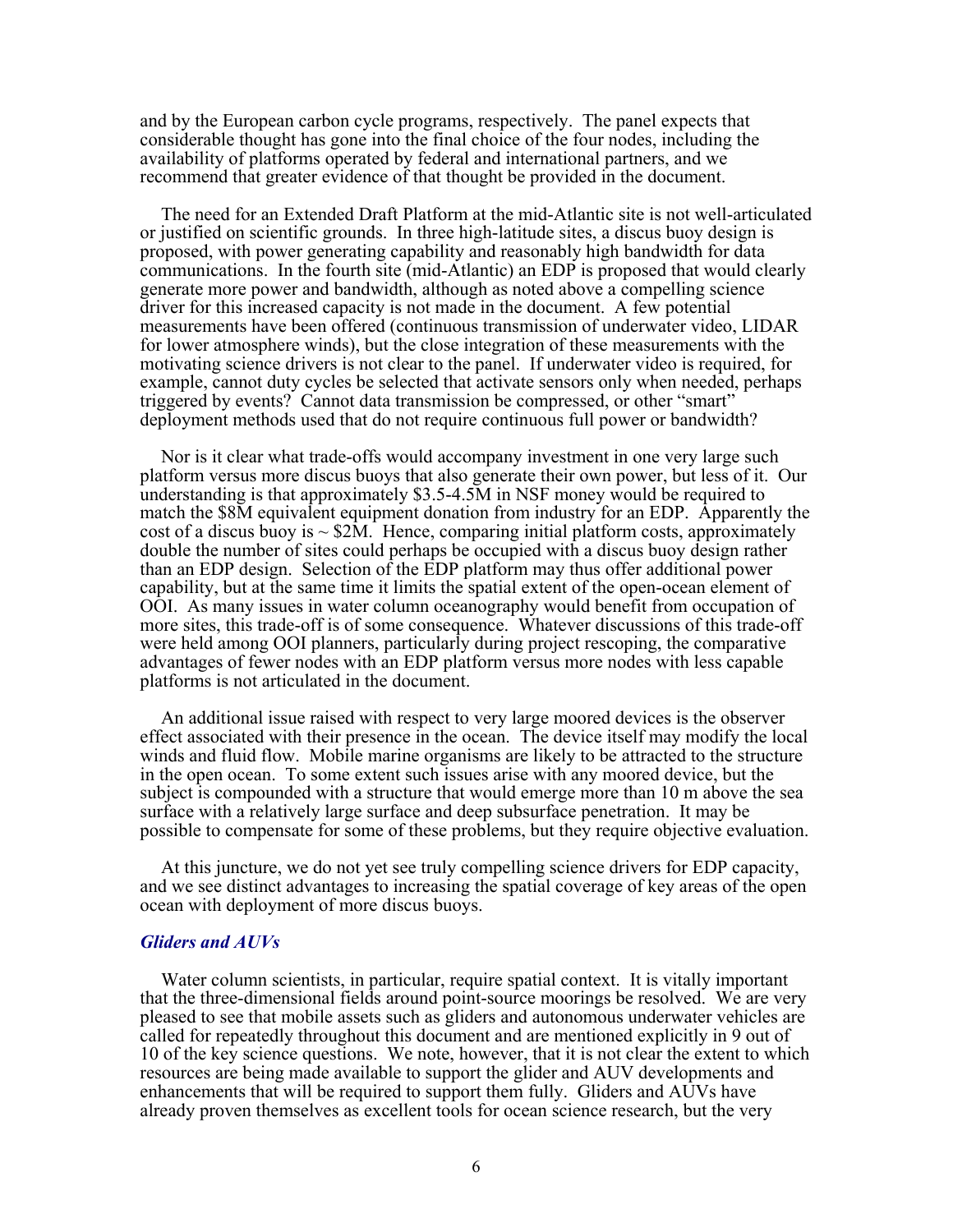long-term deployments expected in some remote open ocean regions are going to require re-engineering and design modifications for expanded capacity. By not addressing these issues, the document appears to be overly optimistic.

# *Coastal-Scale Endurance Array*

For the Endurance Arrays to be deployed off the Pacific Northwest, it is unclear whether the number of mooring locations is being (or has already been) winnowed to the point of ineffectiveness of the science. These arrays are charged with several objectives, including assessing climate variability, responses of ecosystem structure, spatial variability of shelf-slope exchanges of carbon and other elements, and the effects of hypoxia on the coastal ocean. They are also supposed to form the basis of a comparison with the Mid-Atlantic Bight site. As the west coast site is largely structured in a twodimensional manner, with very strong cross-shore gradients and weak alongshore gradients, there is a reasonable justification for the linear cross-shore orientation of the proposed moorings. The Endurance Array mooring plan in the document suggests that there will be a line of five moorings off Newport and 2-3 moorings in a contrasting coastal site off Washington. The five moorings off Newport will be complemented by Node 1 of the Regional-Scale Nodes, which will help measure some of the open ocean drivers. As depicted graphically, this plan is reasonable.

Yet the text of the document identifies a triage plan for mooring deployment, implying that not all of these moorings may actually be put into place. A 150-m site off Washington is not even illustrated in the schematic diagram in the document, and its absence reduces the Washington site to only two moorings. Such an outcome arouses concern, because this part of the ocean is strongly spatially structured with sharp crossshore gradients and dynamic frontal systems that move over time. The ability to resolve onshore-offshore flows demands a complete measurement array. Moreover, much of the forcing in this part of the ocean operates on a large spatial scale. Previous results in this area have shown that local winds do not explain local upwelling; rather regional and larger-scale winds must be measured. Changes in source waters from North Pacific drift and Subarctic Pacific as well as more southern parts of the California Current are important to understanding the local dynamics in the Pacific northwest. Hypoxia can be influenced by waters of remote origins. While mobile assets such as gliders can assist with some of the spatial context, they cannot solve the whole problem. It is important that the mooring design be as complete as possible in order to resolve the cross-shore changes in key processes, their lateral migrations, and effects on the biota. *The panel recommends that the science goals and the design of the Endurance Array be clarified to assure the community that significant science discoveries will occur and that the planned infrastructure is truly "transformational."*

### *Coastal-Scale Pioneer Array*

The Pioneer Array concept is intended to allow it to be moved periodically (at approximately 3-to-4-year intervals) to other regions of ocean. The document, however, focuses only on applications at one site in the northeast. Broad support for this capability would increase if it were made clear how the scientific priority for the next site will be established, the site competed, and the infrastructure transferred. One or two specific examples of future Pioneer Array deployments might clarify how logistics and operations of the array will be sustained at a location distant from its operators.

### **Connections among Scales of OOI Infrastructure**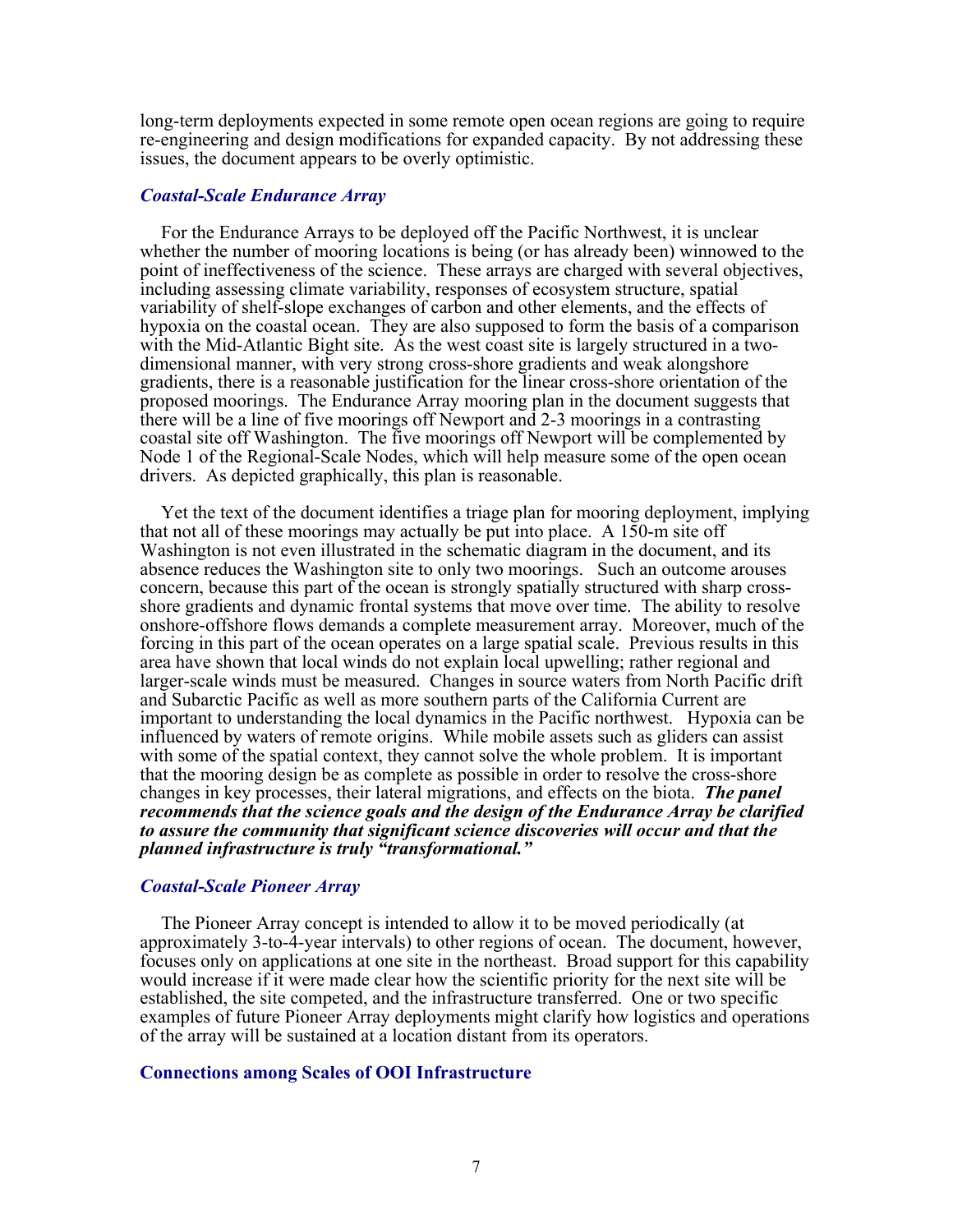There is not a strong sense of connectivity among the three elements of the OOI in the current document, and this lack of strong interdependence was perceived as a weakness by the panel. It would not be clear to many readers why the OOI should be considered one system, rather than three disparate systems. Some of the reasons for connectivity are very briefly articulated in the Appendices, but they are not strongly identified elsewhere. For example, Appendix A-7 (Climate Variability and Ecosystems) makes the case that the Global mooring at "Station Papa represents the 'upstream' end of the start of the California Current," while the water column moorings on the Regional-Scale Nodes "could provide important regional continuity linking Station Papa and the Endurance Array." The scientific case for the OOI design would be strengthened by a clearer articulation of the synergies among the three systems with respect to the science questions that motivate OOI.

#### *Sensors*

The ability to answer the science questions identified in the document is critically dependent on the availability of sensors for a variety of properties. In some cases, these sensors are robust and routinely available (e.g., CTD, ADCP, seismometers) and are well suited for extended deployments. However, many of the sensors indicated in the document may not exist (e.g., dissolved Fe sensor), may exist only as one-of-a-kind prototypes supported by specialized engineering teams (e.g., in situ DNA analyzers, flow cytometers), may exist as industrial prototypes that have not routinely demonstrated longterm stability (e.g., phosphate wet chemical analyzers, mass spectrometers), may exist but clearly do not have the performance characteristics needed (e.g., pH electrodes), or are routinely available but are subject to rapid biofouling (e.g., transmissometers, fluorometers). Many of the core sensors identified in the document (Appendix B) fall in these categories. Further, the case examples of transformative capabilities that focus on ecosystem processes all depend on these sensors. During our question and answer discussion, the OOI Project Team representatives did not identify this issue as high-risk. This posture constitutes a weakness of the document. Sensor-related issues should receive much more explicit discussion than is presently included.

Meeting the objectives of the OOI will require long-term data sets that are of climate quality, i.e., the data must be of consistent quality over decadal time periods and not temporally biased with large data gaps or uneven temporal coverage. This requirement demands sensors that have well-documented, long-term stability, or capabilities for self calibration, or which receive external calibration from ship visits at frequencies higher than the expected rates of sensor change due to fouling or instrumental drift. The response from the Project Team representatives to questions from the panel was that the project would initially collect short time series of data with all sensors operating. While this is a practical, short-term response, it does not solve the longer-term issue and it does not constitute an advance toward the overarching goals of the OOI. Development of sensor suites that generate climate-quality data will require an explicit effort. The document should acknowledge this key requirement and give an overview of the steps that will be taken to ensure that it will be met.

Indeed, many of the sensors discussed in the document simply do not exist in a form that is available for routine use. Although the document notes that many of the sensors do exist as prototypes, the success rate for transition of instruments from this stage to routine operation can be low. In some cases, there are fundamental reasons why the technology in prototype instruments will be inherently unreliable. In other cases, the instruments may be so complicated that substantial engineering is still required. Use of industrial partners to complete the engineering is not always feasible because the markets are small, particularly if high power and bandwidth are required. While oceanographic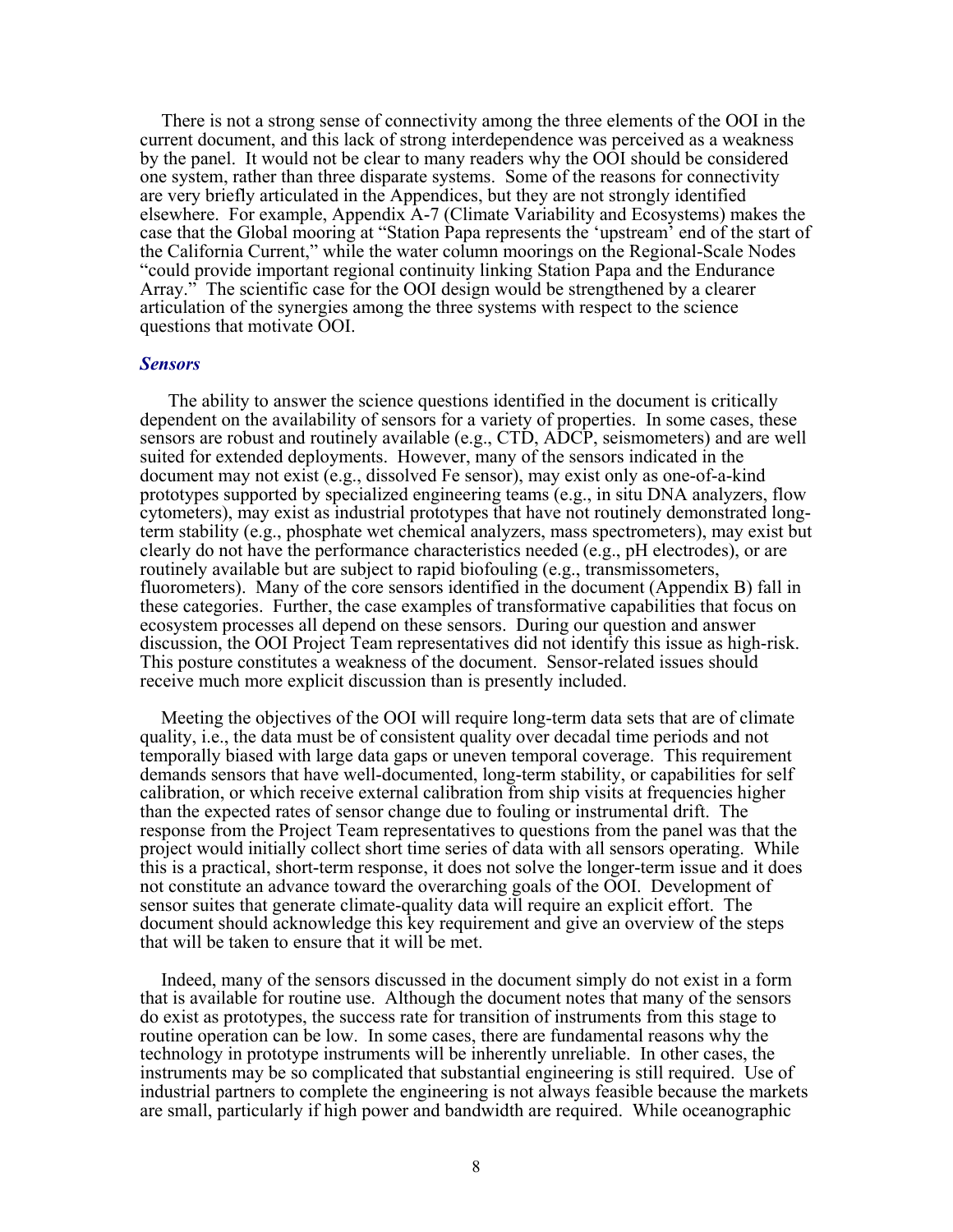engineering skills are available at many institutions, the requirements for hardening sensors lie in the industrial engineering and software user interface areas, specialized topics that are not always available in oceanographic institutions. As a result, development of new sensors remains a high-risk activity.

Even after instruments are brought to a state of high reliability, their routine use may be compromised by biofouling problems. Extensive efforts to develop effective antifouling strategies have been successful in a few cases. Biofouling may also be ameliorated by parking instruments in profiling moorings at depth. However, instruments such as transmissometers, which are mentioned throughout the document appendices as on the Core Instrument list, remain difficult to use for long periods of time in the euphotic zone. Even when parked at 300 m depth in the open ocean, fouling of the optics becomes an issue in documented cases.

These issues suggest that sensor availability remains a high-risk area that has important implications to the success of the OOI. A risk management strategy to deal with sensor availability should be developed by NSF and the project. Funding mechanisms for sensor development, technological support, and recruitment of the community into the overall sensor discussion should be developed within the OOI budget. *The panel recommends that the OOI Project Team develop a risk management strategy, with a commitment of OOI funds, to deal with sensor availability and performance.**Such sensor-related issues as the development of new sensors meeting long-term stability and performance characteristics requirements and the mitigation of sensor biofouling during deployments should receive enhanced attention.*

### *Gas Hydrates and Hypoxia on Continental Shelves*

The panel expresses concern regarding the limited justification and explanation of the location of the sites selected for study of gas hydrates (Question A-6) and hypoxia on continental shelves (Question A-9). An outline of the rationale for these choices would strengthen the document. For example, "dead zones" along the Atlantic and Gulf coasts have been documented to occur repetitively during the last four decades. Gas hydrates also occur in locations where both biogenic gas hydrates and thermogenic hydrates are found, including mounds of hydrates visible on the seafloor with their associated and scientifically fascinating chemosynthetic communities.

### **Cyberinfrastructure**

The document appropriately acknowledges the centrality of the importance of cyberinfrastructure (CI), from both the scientific and public utility points of view. However, the relevant portion of the document paints with too broad a brush. The plan would be much improved if specific deliverables were listed and a schedule provided.

The document would benefit from a concise account of how system design will address the issues of data acquisition, quality assurance and control, incorporation of data into accessible relational databases, development of user interfaces, access to those data, interoperability with other databases, and interaction with different user groups for development of data visualization tools. Long-term custody and care of the data should also be addressed. Although the panel understands that a detailed discussion of these components is beyond the scope of this review, the document nonetheless misses an opportunity to reassure interested readers that these matters are appreciated and are actively under discussion. Moreover, given the acknowledged centrality of cyberinfrastructure and data usage for science, education, and outreach, the document should illustrate that the needs of these different communities will be addressed.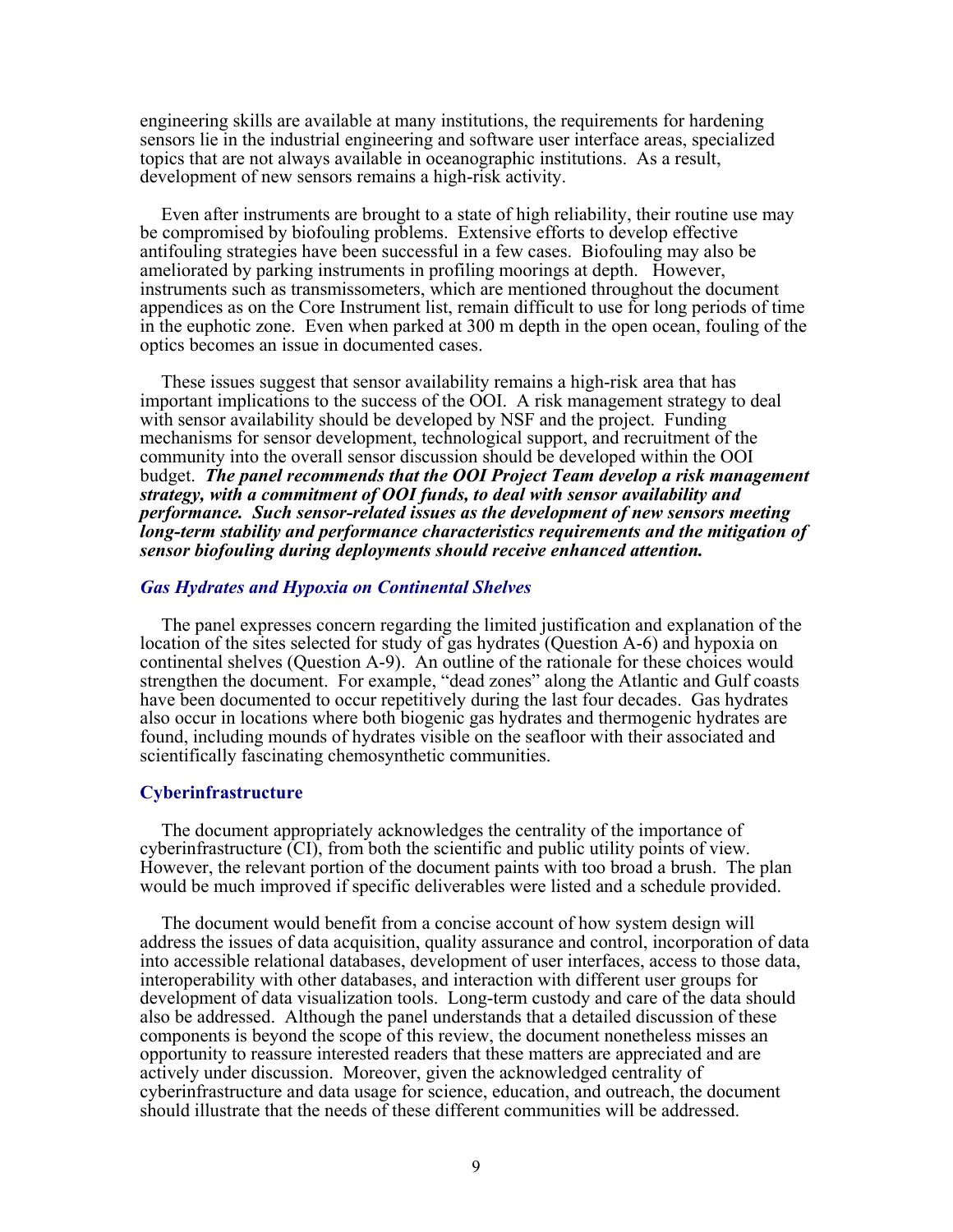In summary, without cyberinfrastructure that is developed in close connection with diverse user groups, the program effectively will not function because it will be invisible or it will become lost in the firehose of internet-accessible datasets. The panel was concerned that not enough specific attention to this important subject is evident in the document. *The panel recommends that NSF ensure prompt and open access to all data from the OOI infrastructure. Further, we recommend that the OOI implement an information technology development plan that screens prototypes through demonstrations and evaluation activities with end user groups to ensure that the project's cyberinfrastructure effectively serves the ocean science research and education communities and public awareness audiences***.**

### **Inclusion and Community Access**

The proponents of OOI are to be congratulated for their multiple successes in garnering support for this program, through many workshops, planning meetings, requests for applications, and other mechanisms. However, as the Project Team representatives acknowledged during their discussion with the panel, engendering support for a project is fundamentally different in many ways from overseeing an active program that continues to enjoy support, or ideally, grows the support to be even larger.

To this end, the document does not adequately describe how a very broad community will be able to participate in the OOI. An overall "build it and they will come" approach is not sufficient. The document states "In principle, anyone – scientist, engineer, or educator – will have access to two-way interactivity, command and control, and resources (a common term for entities such as instruments, near-real-time data…and so on.)". The panel agrees with this statement, given the leading phrase "In principle…" But what of practice? As with cyberinfrastructure, the panel acknowledges that management details will be addressed very soon, but the issue goes beyond management, because broad and interdisciplinary collaboration is at the very core of the success of a long-standing OOI. The first five years of the program will be critical in this regard. Should the community perceive that this huge investment has resulted only in expanding access to the ocean for a few large oceanographic institutions, then support for the operation and maintenance of the program would be substantially diminished.

In short, the "ownership" should evolve from the IO leads to the entire community. In this sense, the goal of being "transformative" applies not only to the hardware of the network itself, but philosophically.

One parallel with which the panel is familiar is scientific ocean drilling, which has operated as a community enterprise for 40 years, the envisioned time frame of OOI. Although initiation of the Deep Sea Drilling Program (DSDP) preceded the professional careers of many of the panelists, one could imagine how the DSDP could have been susceptible at its outset to criticisms from the community that it was just the pet program of a few interested investigators to drill into the crust and mantle. At the initiation of DSDP, the overwhelming contributions to climate change, plate tectonics (beyond the dating of crust), gas hydrates, and other discoveries of the past 35 years were not foreseeable. In this sense, the OOI proponents are correct in their goal of setting up the facility and letting it evolve without trying to predict the future or be constrained by these predictions. Yet the proponents have not provided an adequate plan – or framework of a plan – toward enabling community access, from which will inevitably derive most of the new ideas and developments.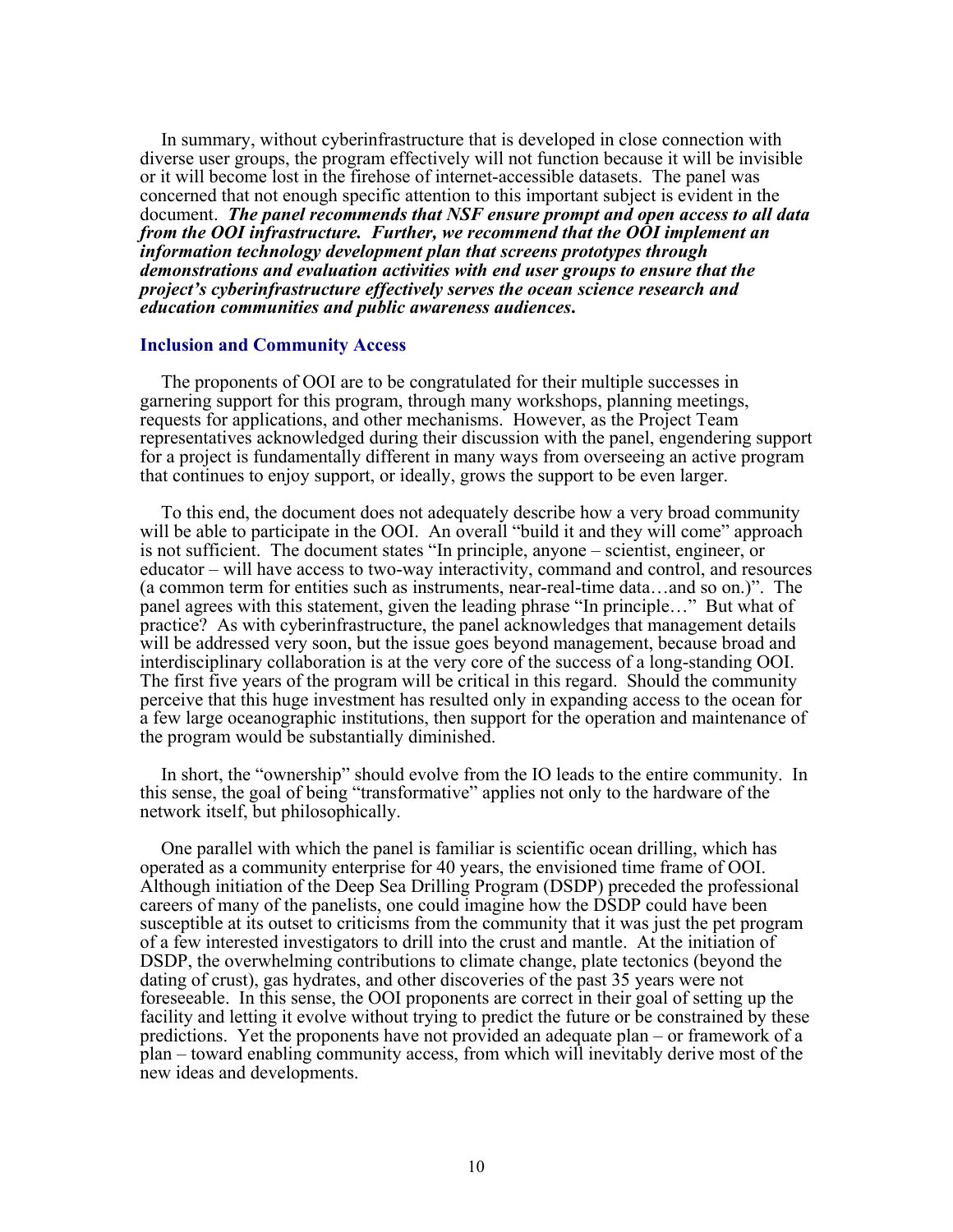Specific questions are many, and include: How will new technologies be selected for installation? The document includes a scenario under which an individual scientist who develops a sensor can gain access to a node for testing, evaluation, and eventual installation. If a proposal to add a new sensor is declined, however, how will the proposer be reassured that the declination is being made strictly on scientific and technical grounds? What active recruitment of early-career scientists will occur, for example, through fellowship programs or speaker programs? How will an absence of conflict of interest be assured in program oversight and advisory committees?

# **Partnerships**

The document addresses the potential for many partnerships with other NSF programs, other federal agencies, and international collaborators. The panel encourages the pursuit of additional partnerships with other major U.S. ocean science planning activities, such as the Ocean Carbon and Biogeochemistry program and the RIDGE 2000 program. These programs are planning large activities for the next decades, and the OOI should be proactive in entraining these programs in the development of the OOI science plans. The document would be much stronger if it provided a directed discussion of how the OOI will develop cooperative agreements with these programs to ensure that they are active supporters and users of the OOI infrastructure.

Satellite and other platforms for remote sensing will be vital complements to the OOI by expanding the spatial footprint and synoptic perspective of ocean measurements, yet there is scarcely any mention of the importance of remote sensing tools in the present document. Especially in light of the uncertainty of future NASA science missions related to ocean observations, a clear statement from the ocean sciences community of the pressing need for satellite remote sensing tools in partnership with OOI is essential.

International partnerships are also of great importance, in order to maximize the return from the U.S. investment in OOI. The panel understands that European colleagues have a mooring in the Irminger Sea and Canadian colleagues maintain a research mooring at Ocean Station Papa, among other internationally occupied sites. It is important that justifications for site selection by U.S. OOI assets be made clearly. When there is geographic overlap with existing programs, the novel aspects of a U.S. presence should be clearly identified.

### **Broader Impacts of OOI**

The full integration of education and outreach has been an OOI goal from the inception of the project. The first community workshop document identified two goals related to broader impacts: (1) increasing participation in science and technology careers, in particular, in ocean sciences; and (2) increasing awareness, understanding, and appreciation of the oceans' role in the Earth system (Schofield, O. and M. Tivey, ORION – Ocean Research Interactive Observatory Networks – A report of the workshop held January 4-8 in San Juan, Puerto Rico, 140 pp., [http://www.neptune.washington.edu/documents/WORKSH/orion\\_pr\\_report.pdf](http://www.neptune.washington.edu/documents/WORKSH/orion_pr_report.pdf), 2005). The last sentence of that document states "The program will invigorate the public's ability to share in discoveries, insights, and excitement about understanding the ocean." Clearly there is widespread support across the project of education and outreach, including training the future OOI workforce.

The present document, however, exhibits a lack of understanding of the education and public outreach enterprise and makes overly ambitious claims. The most specific descriptions offered about education are "Use-Case Scenarios." These examples are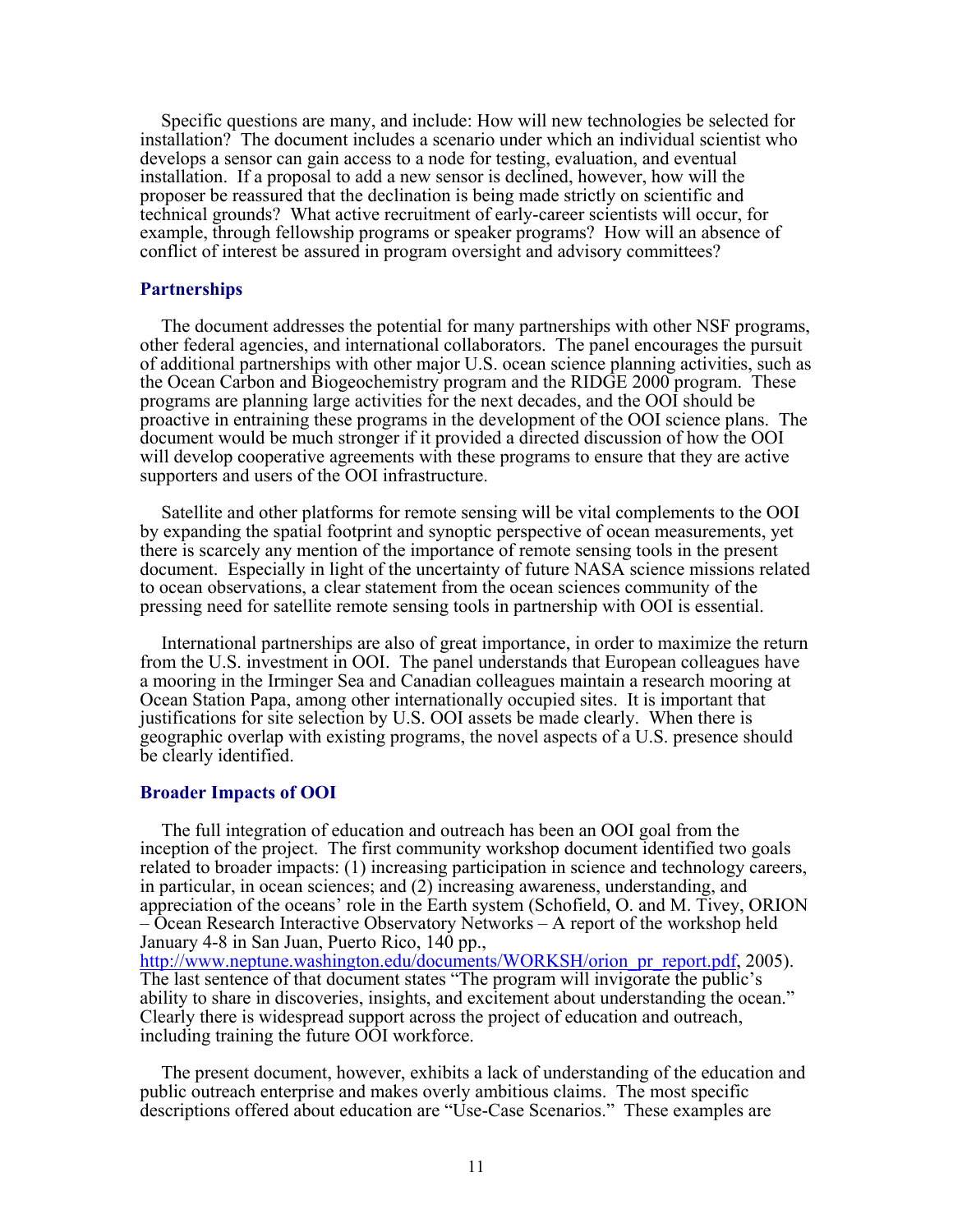meant to illustrate the utility of OOI data and resources beyond marine science investigators (i.e., the stated primary audience for the document); however, the gap between the current state of network design and these scenarios is huge. These idealistic scenarios overlook the considerable efforts that will be required to develop "user friendly tools" and train non-OOI investigators to use the data streams. This is disconcerting given that an ORION-supported Education and Public Awareness Committee addressed this issue in a recently produced *Strategic & Implementation Plan* (Matsumoto, G., Education and Public Awareness Strategic & Implementation Plan, 48 pp., 2007, http://www.mbari.org/education/epac.htm).

OOI has the potential to develop data visualization products that are not only based on effective pedagogical practice but also help to advance understanding of this area of educational research. In the area of ocean data visualization, OOI can be truly transformational. The OOI Project Team should embrace the investment in the infrastructure needed to serve education and public awareness audiences, including building and testing learning prototypes that use OOI data and analysis tools. Given the broad expertise needed to carry out these endeavors – and to ensure broad impact – OOI should form effective education and public outreach partnerships well beyond the oceanographic community. Other than COSEE-NOW (Centers for Ocean Sciences Education Excellence-Networked Ocean World), the formal and informal education partnerships given in this document are merely a "laundry list" of possibilities.

Given the stated importance of education, outreach, and training to the long-term success of OOI, achieving national impact is at risk without a sustained and cohesive education management infrastructure. Table 1 in the document indicates that education may not be a stand-alone element but instead embedded within in the OOI Project Office. This organizational approach should be reconciled with recommendations of the *Strategic & Implementation Plan*, which outlines processes for "developing the management infrastructure necessary to sustain a coordinated and coherent education program that is aligned with the science and technology research objectives" of the OOI program. Given that other key elements of the OOI are being funded independently through JOI's competitive process, *the panel recommends that NSF develop the education and public outreach components of the OOI through open competition***.** Moreover, mirroring the concern expressed about science oversight, *the panel recommends that OOI form an external advisory committee for education composed of informed, yet non-conflicted and non-advocate, members of the ocean science education community***.**

The decades-long investment requires that OOI build a system that can be used by tomorrow's workforce (e.g., community colleges, pre-college audiences) and informal audiences (e.g., museums, aquariums, media). Likewise, the stated goal of increasing interdisciplinary research compels OOI to build a system that can be readily used by scientists from other related fields. The panel encourages the OOI Project Team to work with NSF to ensure that MREFC funds can and will be used for essential infrastructure needed to build the capacity for engaging these non-traditional users. Such an allocation of resources will better position OOI to grow and maintain the program, fostering a community that values OOI's assets. Such a goal is a major undertaking but, if achieved, could help justify long-term financial support for OOI.

Also, as recommended by the previous Blue Ribbon Panel and in accordance with its importance to overall program success, education and public outreach should be better integrated into OOI's science and cyberinfrastructure planning.

# **Comments on the Document**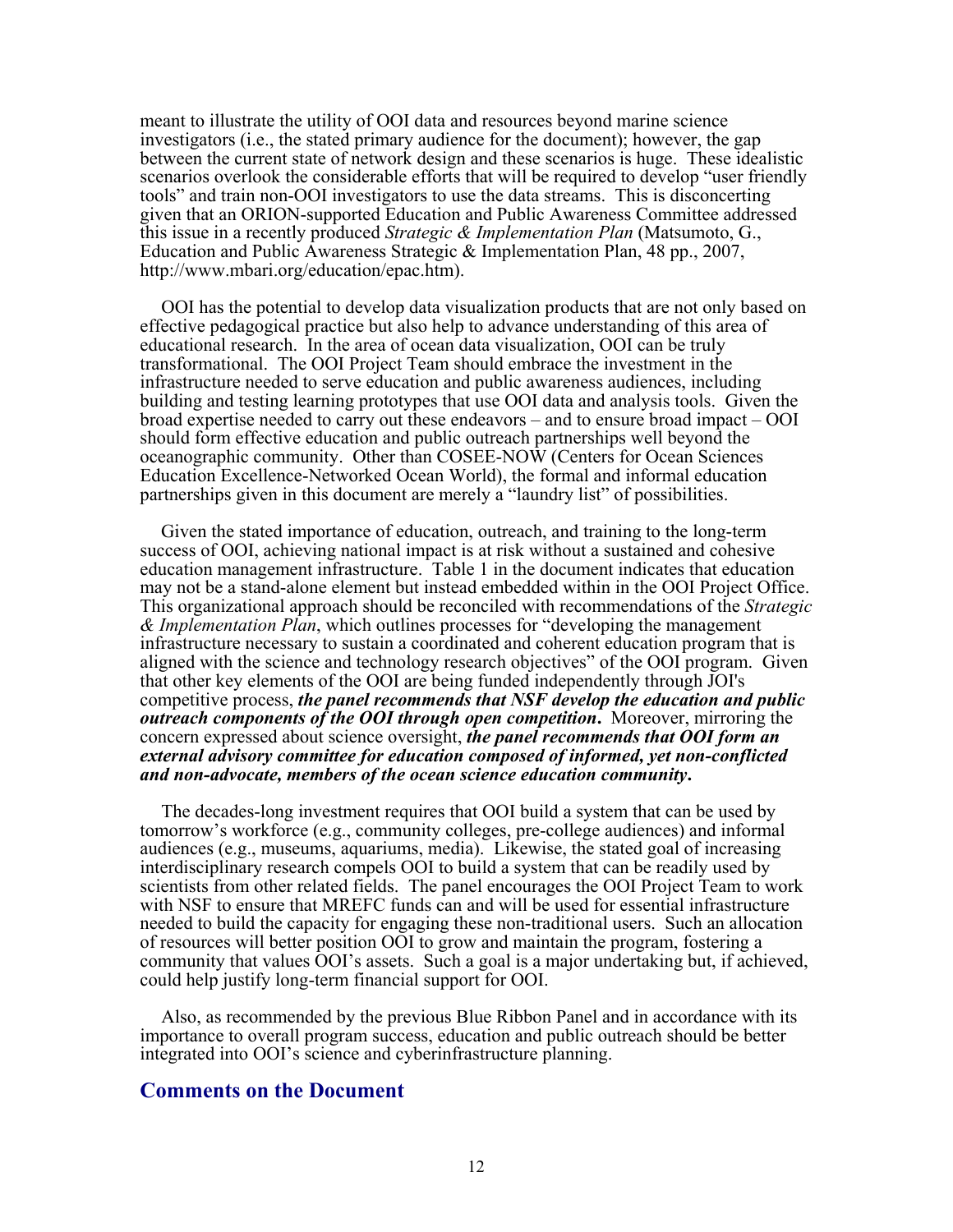In the view of the panel, the document does not provide an adequate overview of the OOI. This document should briefly justify and explain the scientific rationale, approach, and site selection for the initiative. The document falls short of this goal, although the panel recognizes that much material on scientific motivation, engineering considerations, and trade-offs are contained in other documents, as well as in detailed proposals submitted by the IOs.

The following comments are presented in the spirit of constructive feedback meant to improve the document so that in its final form it will serve as a compelling introduction to the OOI that can be viewed by the entire oceanographic community.

This document should convey the excitement of OOI and its promise, but in its present form it falls short of doing so.

Sections 1 and 2 provide a helpful introduction to the program and the motivating science. The traceability matrices are critical components of this discussion. However, there is no explicit link between the six "OOI Science Themes" and the 10 "key science questions." Moreover, the intervening text would be improved substantially by concise reference to the relevant science questions and brief summaries of what led to the choice of measurement location and measurement design. This was reasonably well done for some parts of the document (e.g., the RSN), but for others the measurements appear to be engineering-driven rather than science-driven.

### **Global-Scale Nodes**

There is no connection in the discussion of the GSN (section 3.C) to the high-priority questions. Which science question will these platforms address, and how will they address them? Overall, the rationale for the GSN sites needs better explanation, including mention of potential partnerships with other countries where relevant. There is considerable detail on the EDP platform but very little on the two adjacent sub-surface moorings that are 100 km away at each node. What is on these moorings, and what is the rationale for their positioning and sensor suite? How do they enhance the GSN? Clearly there is an attempt to resolve some mesoscale variations at these sites, but this rationale should be elaborated lest the adjacent moorings appear to be afterthoughts in comparison to the main mooring.

Are other countries planning efforts in the Southern Ocean that would complement the OOI Southern Ocean node? As presented in this report, the Southern Ocean node appears to be an outlier. It is not clear why it is located west of Chile — for convenience, to entrain Chileans into OOI, or for a science reason?

### **Regional-Scale Nodes**

In general, the brief summary of the choice of Nodes 1 through 5 in the RSN section provides a good example of the type of explanation needed throughout the document. However, the water column measurements in the RSN are an exception, as there is not a science question underlying the water column measurements. Because the Endurance Array may lose some moorings, might it be preferable to relocate some of the watercolumn moorings of the RSN to more fully develop the Endurance Array (or other OOI elements)? Such questions could be more explicitly answered after the science priorities and science performance floors are developed.

### **Coastal-Scale Nodes**